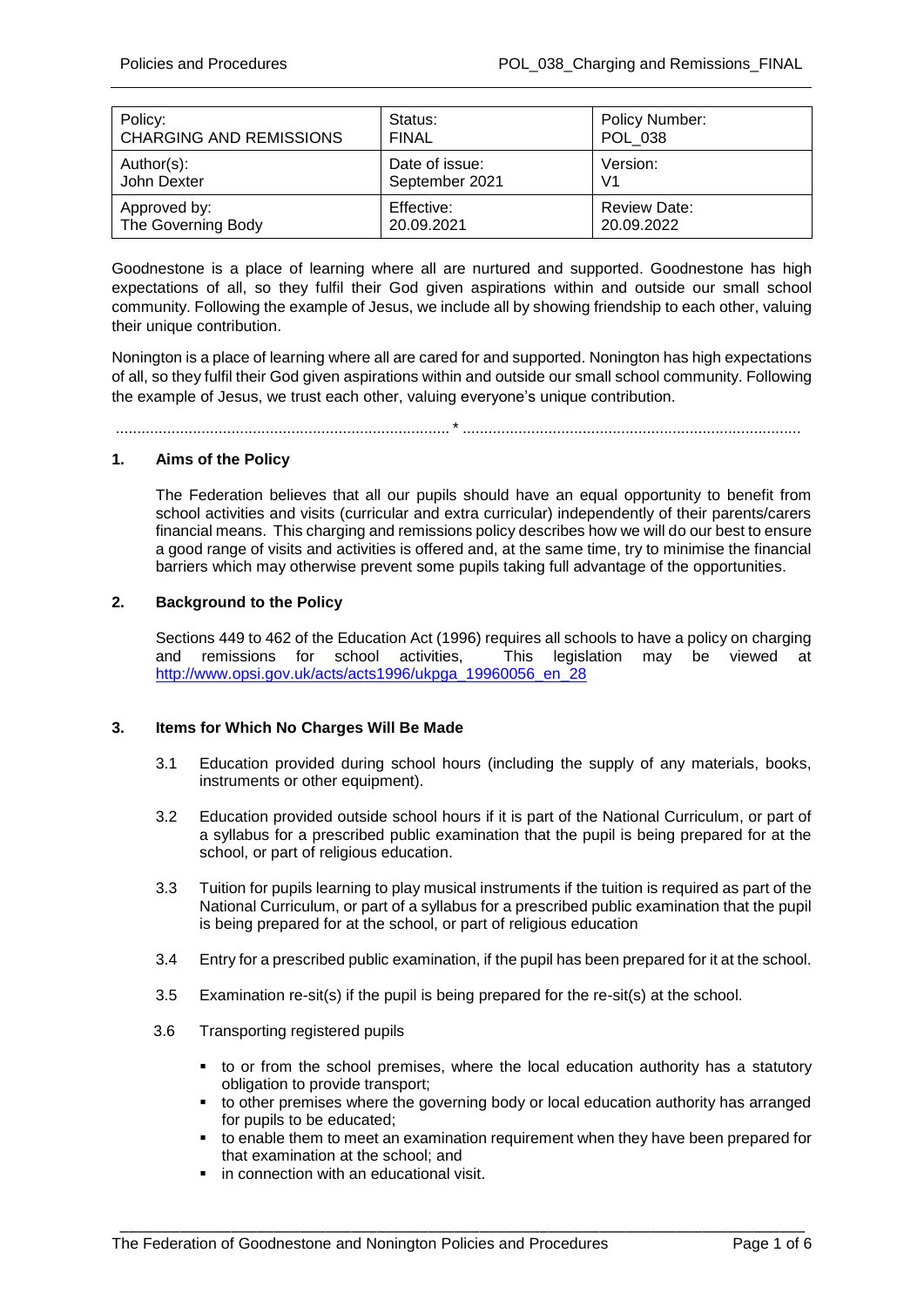| Policy:                        | Status:        | Policy Number: |
|--------------------------------|----------------|----------------|
| <b>CHARGING AND REMISSIONS</b> | <b>FINAL</b>   | POL 038        |
| Author(s):                     | Date of issue: | Version:       |
| John Dexter                    | September 2021 | V <sub>1</sub> |
| Approved by:                   | Effective:     | Review Date:   |
| The Governing Body             | 20.09.2021     | 20.09.2022     |

# **4. Items for Which Charges Will Be Made**

# *4.1 Within School Hours*

### 4.1.1 Educational visits and activities – voluntary contributions

When organising educational visits or activities, which enrich the curriculum and the experience of pupils, the school invites the parent/carer to make a voluntary contribution towards the cost of the visit or activity. Although not an exhaustive list; these activities may include visits to museums, galleries and the theatre as well as sporting activities.

If the school does not receive sufficient voluntary contributions we may need to cancel the visit or activity. When a visit or activity does go ahead it may include pupils whose parents/carers have not paid any contribution. We may not, by law, exclude these pupils and indeed would not wish to treat them differently from others.

### 4.1.2 Swimming

The costs of providing swimming tuition in the local public pools, including transport, hire of the pool and provision of instructors, will be reviewed on an annual basis. Although the school will provide some funds to support this activity to ensure all pupils' educational requirements for swimming will be met It will be necessary to request voluntary contributions to offset the balance of costs.

#### 4.1.3 Music

All pupils study music as part of the normal school curriculum for which no charge is made. In addition, several music groups run during the school day, at lunchtime or after school for which no charge is made (e.g. recorder groups, Choir). The governors do, however, reserve the right to charge for these activities as "optional extras" if they occur outside school hours and are not part of the National Curriculum.

Peripatetic music teachers teach individual or group lessons for which a charge is made. There is some remission of fees for those families in receipt of certain state benefits. Information about additional music tuition is available from the school office.

# 4.1.4 Craft/Technology Activities

All pupils have the opportunity within the school curriculum of taking part in activities such as craft and technology. The governing body reserves the right to charge for ingredients and materials at cost when they are not provided by the parents/carers.

# 4.1.5 Early Years Provision

A charge will be made to cover the cost of providing Early Years Education in excess of the hours funded by the Local Authority. As this is deemed to be an optional extra, the parents/carers agreement is a necessary pre-requisite and the charge will not exceed the actual cost of providing the provision nor include an element of subsidy for any other pupil or from the school's budget share. In setting the level of charge/s and allocating places Governors will have regard to the guidance provided by the Local Authority.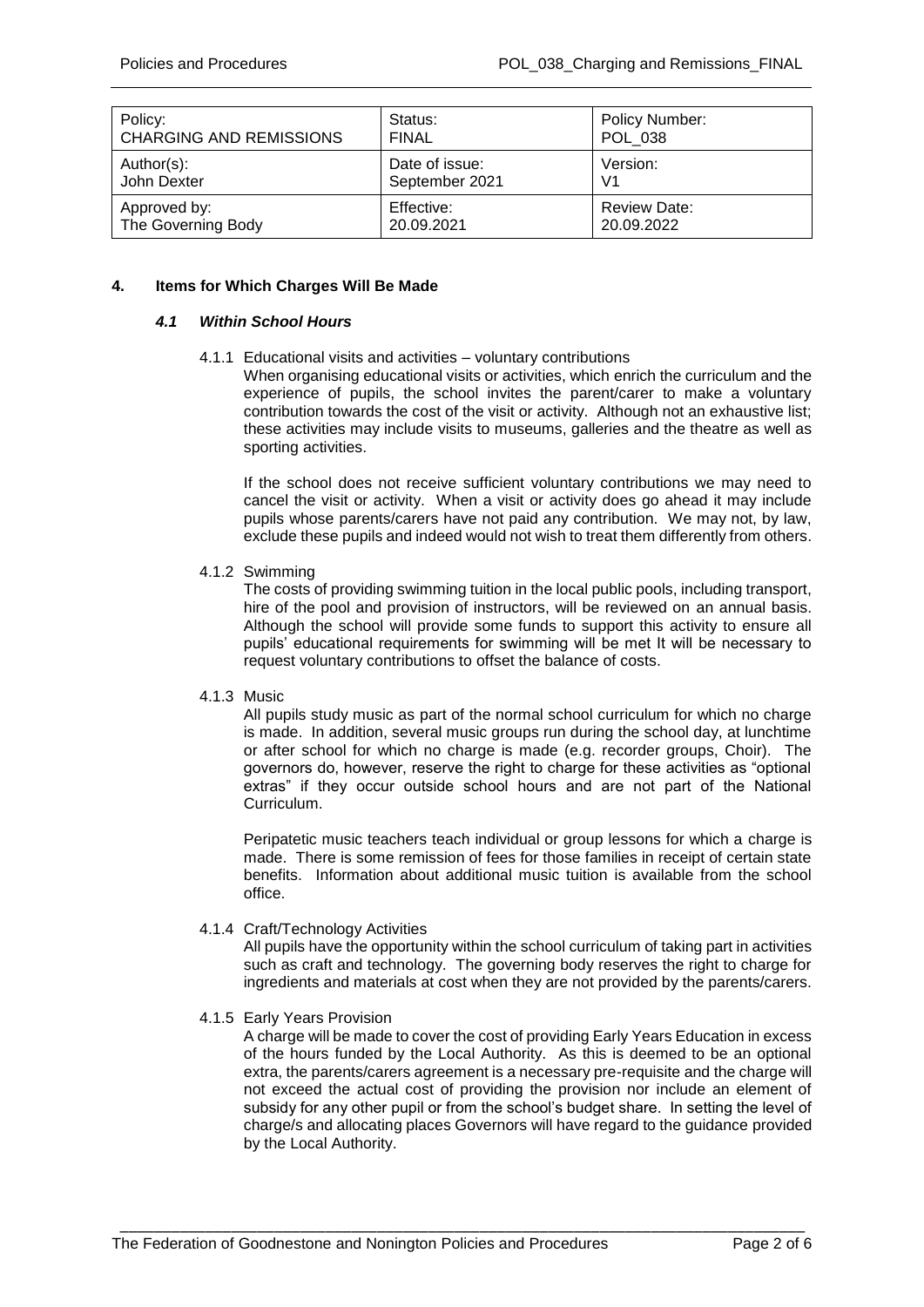| Policy:                        | Status:        | Policy Number:      |
|--------------------------------|----------------|---------------------|
| <b>CHARGING AND REMISSIONS</b> | <b>FINAL</b>   | POL 038             |
| Author(s):                     | Date of issue: | Version:            |
| John Dexter                    | September 2021 | V <sub>1</sub>      |
| Approved by:                   | Effective:     | <b>Review Date:</b> |
| The Governing Body             | 20.09.2021     | 20.09.2022          |

# *4.2 Not Within School Hours*

4.2.1 Residential Visits

Charges will be made for the cost of the visit (Board and lodging, travel costs, entrance fees etc). Families are invited to pay in instalments over several months or in one single payment. Any parent/carer who refuses or is unable to meet the charge should not expect their child to be included. Any parent/carer unable to meet the cost is invited to apply for a remission, please refer to section 6.

### 4.2.2 Optional Extras

Charges may be made for some activities known as "Optional Extras". These may include-

- extra curricular activities
- any equipment and/or staffing in relation to extra curricular activities
- Breakfast, After School and Holiday clubs

Any charge made in respect of individual pupils will not exceed the actual cost of providing the activity. It will not, therefore, include an element of subsidy for any other pupil. Participation in any optional extra activity will be on the basis of parental choice and a willingness to meet the charges. Parental agreement is therefore a necessary pre-requisite for the provision of an optional extra where charges will be made.

Charges made by external providers of activities are the responsibility of those providers and consequently not covered by this Policy.

# *4.3 Other Charges*

4.3.1 Additional Text Books and Study Materials

From time to time recommendations may be made regarding additional text books, equipment and study materials which could enhance a pupil's learning. In these circumstances it is the parent/carer's choice to purchase and therefore the charge will be met in full by the parent/carer. Any such charge will be equal to the cost price of the item concerned to the school.

4.3.2 Lost or Damaged Items of School Property

Parents/carers may be asked to make a contribution towards replacing damaged school property caused wilfully or negligently by their child/ren. This may include window breakage and removal of graffiti. A charge to cover the cost of replacement may also be made for lost or damaged items of school property, including library books/text books.

4.3.3 School Uniform

The Federation uses a clothing supplier who provides quality school wear at affordable prices. In exceptional circumstances the LA has discretionary power to provide assistance towards the purchase cost.

4.3.4 School Meals

Parents/carers whose child takes a school lunch must pay the relevant cost stated by the schools catering supplier. Pupils may be eligible for free schools meals. Application forms available from the school office.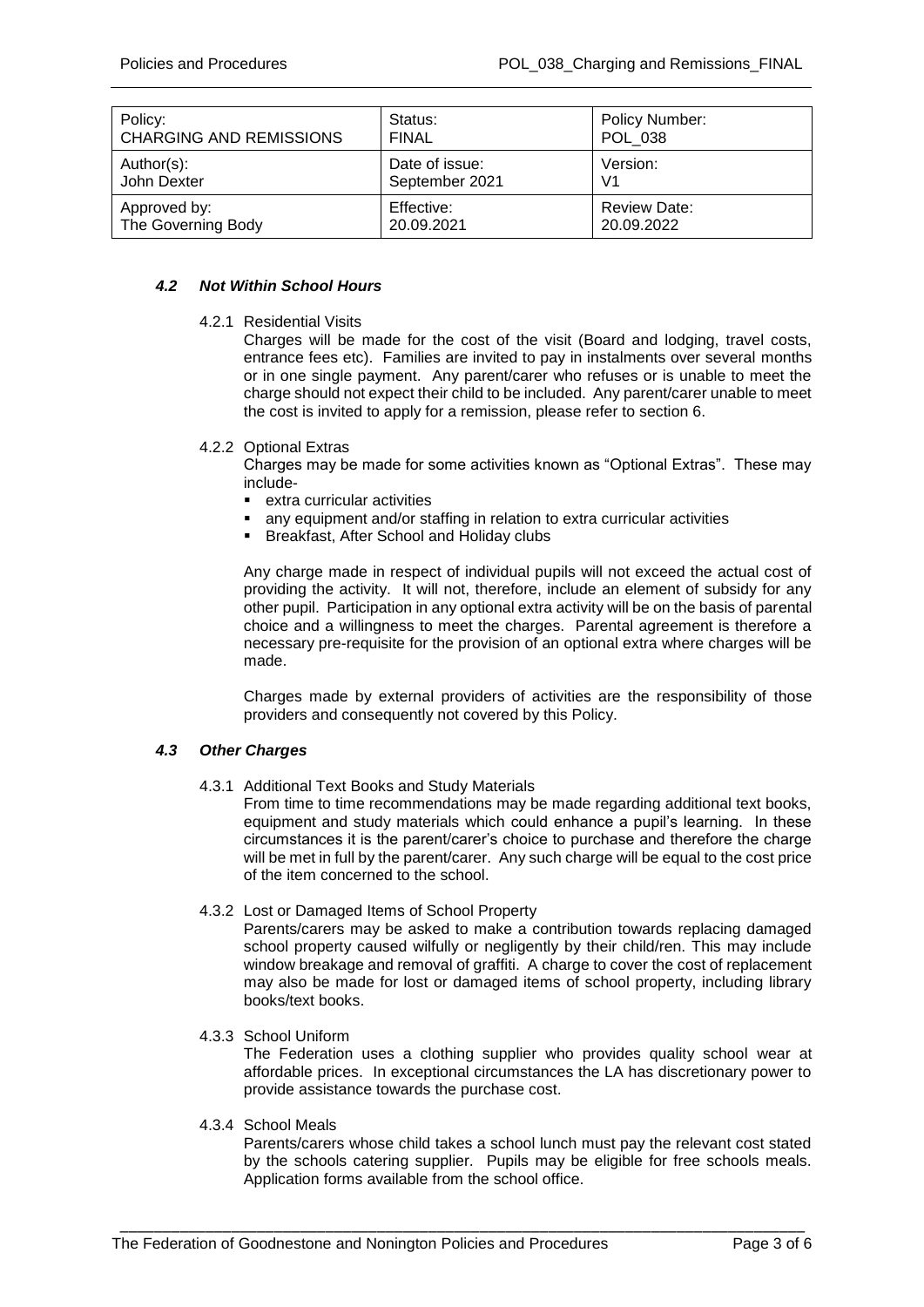| Policy:                        | Status:        | Policy Number:      |
|--------------------------------|----------------|---------------------|
| <b>CHARGING AND REMISSIONS</b> | <b>FINAL</b>   | POL 038             |
| Author(s):                     | Date of issue: | Version:            |
| John Dexter                    | September 2021 | V1                  |
| Approved by:                   | Effective:     | <b>Review Date:</b> |
| The Governing Body             | 20.09.2021     | 20.09.2022          |

### 4.3.5 Public Examinations

- A charge will be made for examination entry fee/s if the registered pupil-
- has not been prepared for examination at the school, or
- fails, without good reason, to complete the requirements of any examination for which the school has already paid or agreed to pay the entry fee.

### **5. Hire of School Premises**

Governors wish to encourage community use of the school's facilities when they are not required for school use. Details of the facilities available, the Terms and Conditions of Hire and the scale of Charges may be found in the school's Hire of Facilities (Lettings) policy.

#### **6. Remissions**

The Federation believes that all pupils should have equal opportunities to benefit from school activities and visits both curricular and extra curricular, independently of their parent's/carer's financial means. To that end the Governing Body has agreed in circumstances of family hardship they will invite parents to apply, in confidence, for remittance of charges in part or in full. Pupils may be eligible for a remission of charge if their parent/carer is in receipt of at least one of the following:-

- Income Support
- Income-based Jobseeker's Allowance
- Support under Part VI of the Immigration and Asylum Act 1999
- Child Tax Credit (provided they are not entitled to Working Tax Credit) and have an annual income, assessed by Her Majesty's Revenue and Customs, that does not exceed £16,190 from 6 April 2010)
- The guaranteed element of State Pension Credit
- An Income-related employment and support allowance.

In cases where the specific circumstances, often temporary, of a particular family's hardship fall outside these criteria; the Executive Headteacher may use their discretion to remit charges in part or in full.

If a parent/carer wishes to apply for a remission of charge a form is available from the school office. Authorisation for such remission will be made by the Executive Headteacher and/or a nominated Governor.

The decision of the Executive Headteacher and/or nominated Governor will be final.

..............................................................................\* ...............................................................................

The Federation of Goodnestone and Nonington CE Schools recognise that all pupils are equal regardless of cultural or ethnic background, religion, social circumstances, gender, sexual orientation, ability and disability. The curriculum and whole ethos of the school demonstrates that diversity is understood, is welcomed and appreciated within the school. Equal opportunities means that all children have the right to a broad and balanced curriculum with which all pupils can engage and achieve.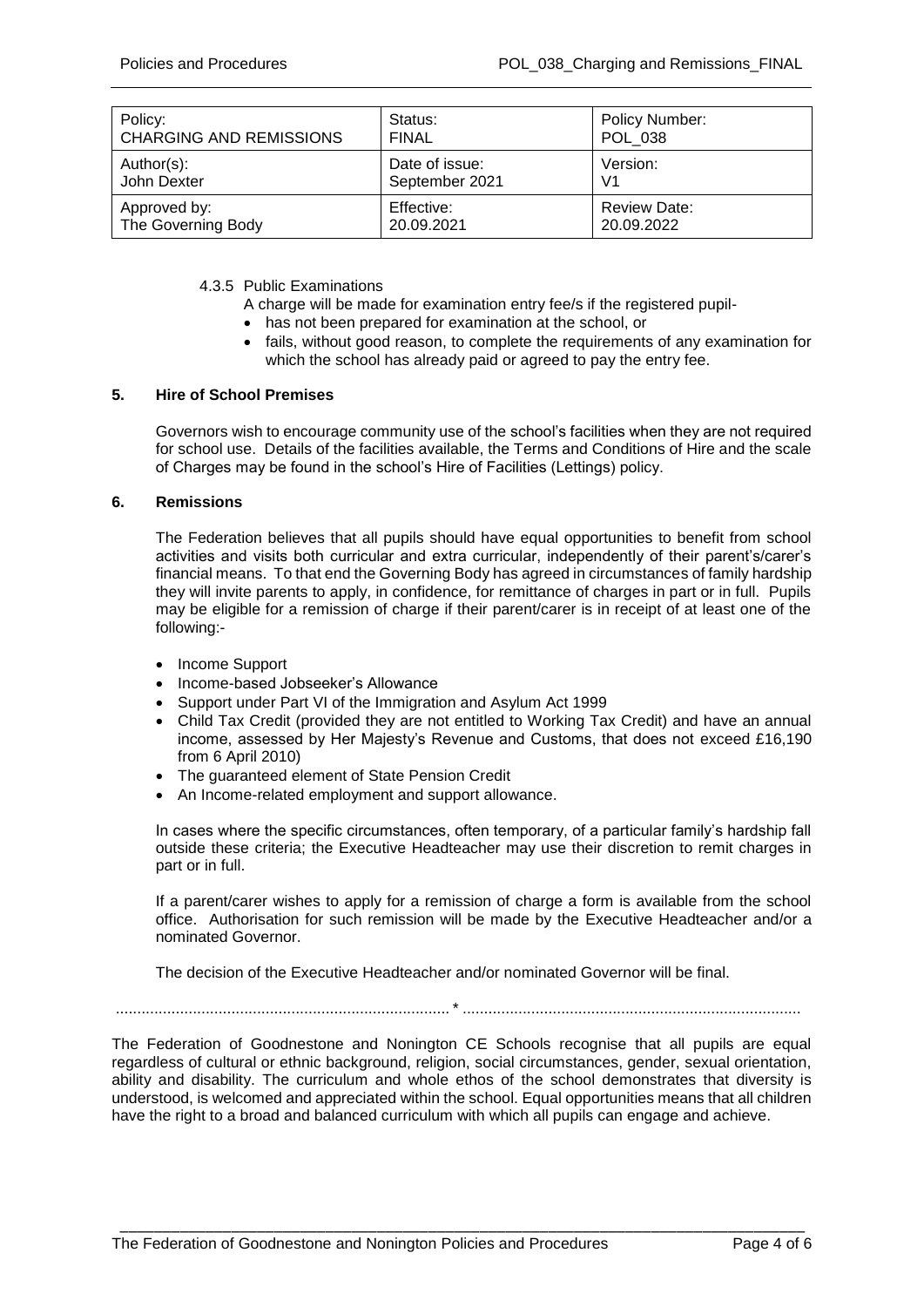| Policy:                        | Status:        | <b>Policy Number:</b> |
|--------------------------------|----------------|-----------------------|
| <b>CHARGING AND REMISSIONS</b> | <b>FINAL</b>   | <b>POL 038</b>        |
| Author(s):                     | Date of issue: | Version:              |
| John Dexter                    | September 2021 | V <sub>1</sub>        |
| Approved by:                   | Effective:     | Review Date:          |
| The Governing Body             | 20.09.2021     | 20.09.2022            |

# **Appendix 1 – Model Application Form for the Remission of Charges**

# **APPLICATION FORM FOR REMISSION OF CHARGE**

To apply for a remission of a charge a parent/carer should complete this form with the following information.

| <b>Family name of Parent/Carer</b> |           |  |                       | Mr/Mrs/Miss/Ms/Dr/ |  |
|------------------------------------|-----------|--|-----------------------|--------------------|--|
| l Forename/s                       |           |  | Relationship to pupil |                    |  |
| <b>Full Postal Address</b>         |           |  |                       |                    |  |
| I Postcode                         | Phone No. |  | Mobile No.            |                    |  |

Please give details below of each dependent child who is in full-time attendance at the school for whom you wish to apply for remission

| Full Names of Child/ren | M/F | Date/s of birth | Class/es |
|-------------------------|-----|-----------------|----------|
|                         |     |                 |          |
|                         |     |                 |          |
|                         |     |                 |          |
|                         |     |                 |          |

| Name of Activity                                             | Date of Activity |  |
|--------------------------------------------------------------|------------------|--|
| Please state the reason(s) why you are requesting remission: |                  |  |
|                                                              |                  |  |
|                                                              |                  |  |
|                                                              |                  |  |
|                                                              |                  |  |

I wish to apply for remission of charges for the educational activity detailed above

Signature of Applicant ……………………………………………… Date …………………….

Please return the completed form to the school office in an envelope addressed to the Executive Headteacher and marked confidential.

For School use only

| Remission Approved | Yes<br>No | Reason |
|--------------------|-----------|--------|
| Signed by          |           |        |
|                    |           |        |
|                    |           |        |
| Position           |           |        |
| <b>Date</b>        |           |        |